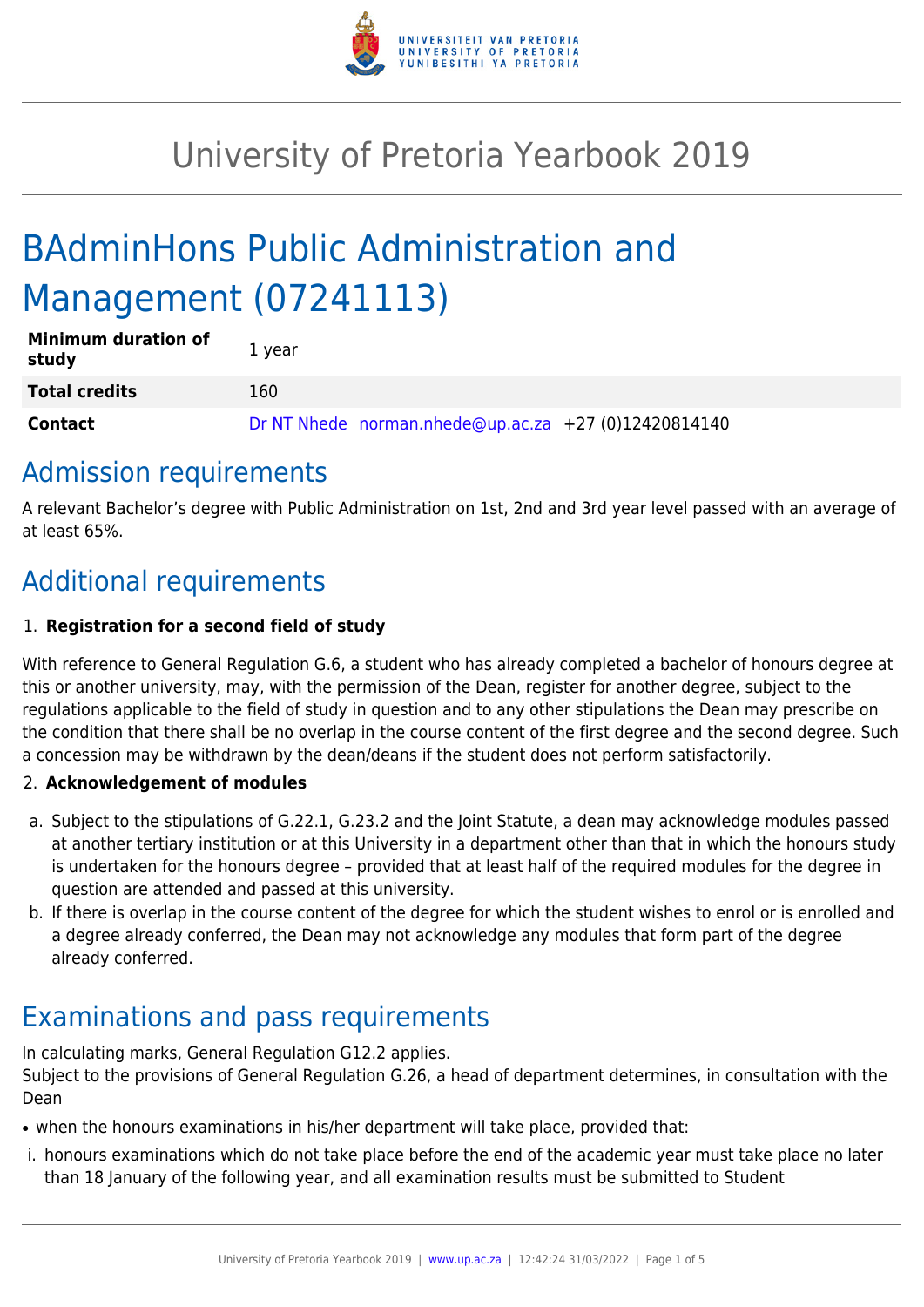

Administration by 25 January; and

- ii. honours examinations which do not take place before the end of the first semester may take place no later than 15 July, and all examination results must be submitted to Student Administration on or before 18 July.
- whether a candidate will be admitted to a supplementary examination, provided that a supplementary examination is granted, only once in a maximum of two prescribed semester modules or once in one year module;
- supplementary examinations (if granted) cover the same subject matter as was the case for the examinations;
- NB: For the purpose of this provision, the phrase "not sit for an examination more than twice in the same subject" as it appears in General Regulation G.18.2, implies that a candidate may not be admitted to an examination in a module, including a supplementary examination, more than three times.
- the manner in which research reports are prepared and examined in his/her department.

**NB**: Full details are published in each department's postgraduate information brochure, which is available from the relevant head of department. The minimum pass mark for a research report is 50%. The provisions regarding pass requirements for dissertations contained in General Regulation G.12.2 apply mutatis mutandis to research reports.

Subject to the provisions of General Regulation G.12.2.1.3, the subminimum required in subdivisions of modules is published in the study guides, which is available from the relevant head of department.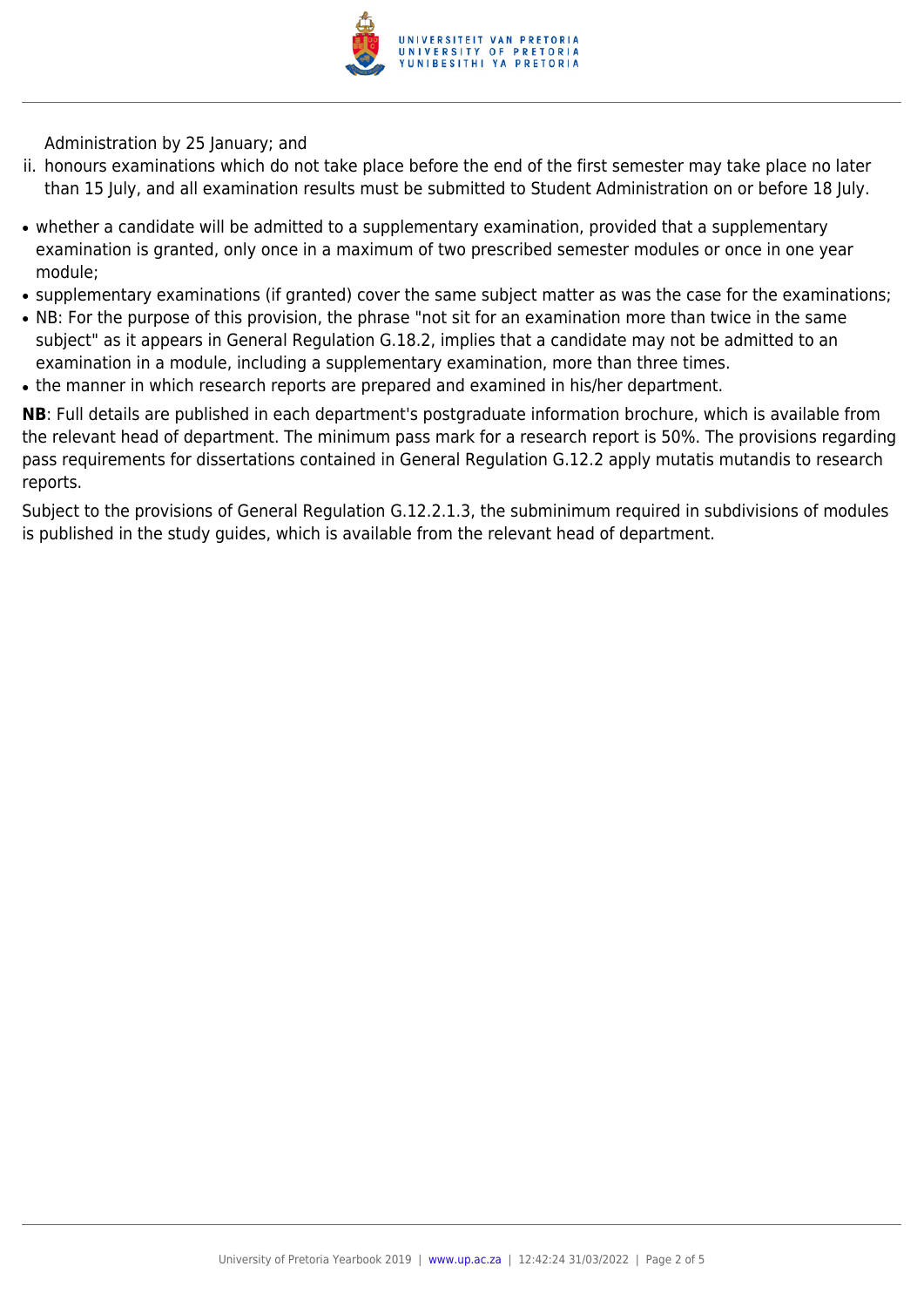

# Curriculum: Final year

**Minimum credits: 120**

## **Core modules**

### **Public administration and management theory 700 (AET 700)**

| <b>Module credits</b>         | 20.00                                          |
|-------------------------------|------------------------------------------------|
| <b>Prerequisites</b>          | No prerequisites.                              |
| Language of tuition           | Module is presented in English                 |
| <b>Department</b>             | School of Public Management and Administration |
| <b>Period of presentation</b> | Semester 1                                     |

#### **Module content**

- The nature, origins and scope of Public Administration
- Sub-fields of Public Administration
- Relationship between Public Administration and other disciplines
- Theoretical discourse in Public Administration
- Politics-administration interface
- Application of Public Administration
- The nature, concepts and techniques of Public Management
- New Public Management doctrine
- Issues in public management
- Strategic management
- Measurement of efficiency and effectiveness in public organisations

### **Policy and organisational studies 700 (BLN 700)**

| <b>Module credits</b>         | 20.00                                          |
|-------------------------------|------------------------------------------------|
| <b>Prerequisites</b>          | No prerequisites.                              |
| Language of tuition           | Module is presented in English                 |
| <b>Department</b>             | School of Public Management and Administration |
| <b>Period of presentation</b> | Semester 2                                     |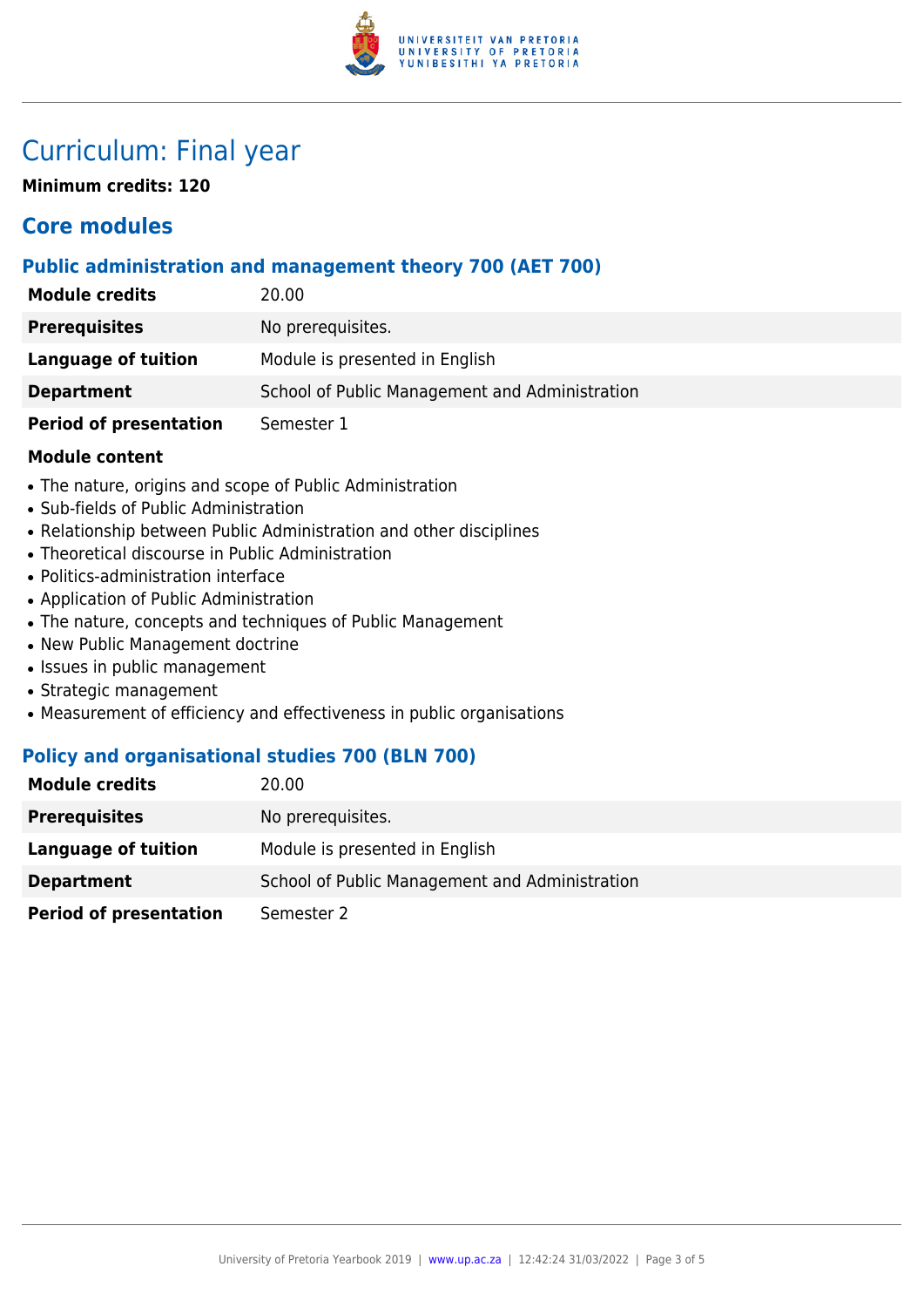

#### **Module content**

- Concepts and theories of public policy
- Law making and policy making
- Policy implementation
- Policy actors and role players
- Models for policy analysis
- Policy evaluation
- Policy dynamics and change
- Policy innovation
- Policy termination
- Theories and approaches to organisation studies
- Organisational systems and the creation of work units
- Delegation and communication
- Organisational behaviour
- Organisational development and change

#### **Financial administration and management 700 (FIA 700)**

| <b>Module credits</b>         | 20.00                                          |
|-------------------------------|------------------------------------------------|
| <b>Prerequisites</b>          | No prerequisites.                              |
| Language of tuition           | Module is presented in English                 |
| <b>Department</b>             | School of Public Management and Administration |
| <b>Period of presentation</b> | Semester 1                                     |

#### **Module content**

- Concepts and aims of public finance
- Fiscal policy and monetary policy
- Legislative framework for public finance
- Role players in public finance
- Budgeting, budgeting techniques and systems
- Financial reporting
- Procurement and supply chain management
- Contract management
- Internal controls and accounting

### **Research methodology 702 (NME 702)**

| <b>Module credits</b>         | 40.00                                          |
|-------------------------------|------------------------------------------------|
| <b>Prerequisites</b>          | No prerequisites.                              |
| <b>Language of tuition</b>    | Module is presented in English                 |
| <b>Department</b>             | School of Public Management and Administration |
| <b>Period of presentation</b> | Year                                           |